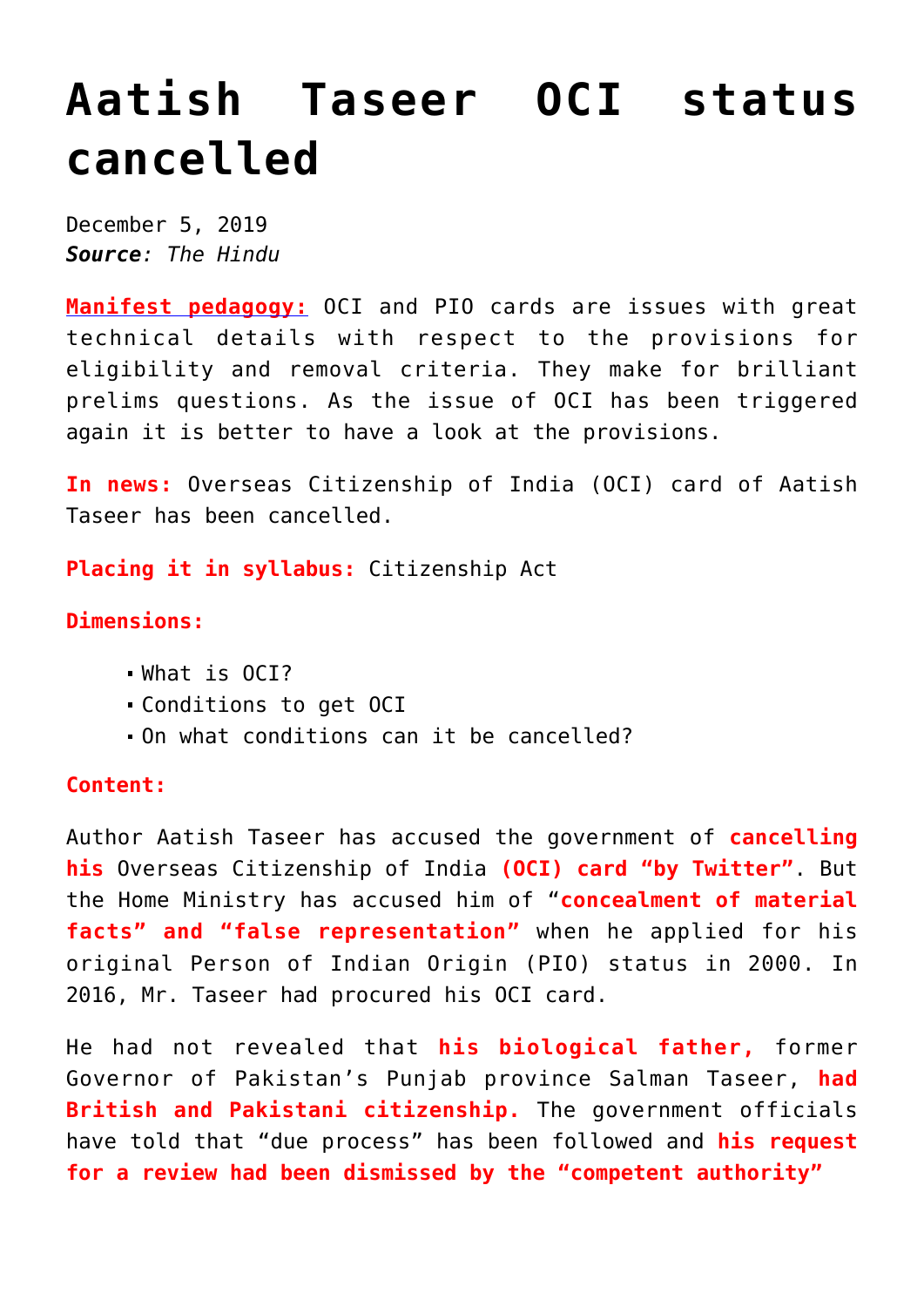## **What is OCI?**

- The OCI Scheme was **introduced** by amending the Citizenship Act, 1955 in **August 2005.**
- It was **launched during the Pravasi Bharatiya Divas convention 2006** at Hyderabad.
- The Scheme provides for registration as OCI of all PIOs
	- who **were citizens of India on 26th January, 1950 or thereafter** or
	- were eligible to become citizens of India on 26th January, 1950 **except who is or had been a citizen of Pakistan, Bangladesh or such other country** as the Central Government may specify.
- It is **not** to be misinterpreted as **'dual citizenship'.**
- It **does not confer political rights.**
- He/she shall **not be entitled** to the rights conferred under **article 16** of the Constitution.
- A registered OCI is **granted multiple entry, multi purpose, life-long visa** for visiting India.
- He/she is **exempted from registration** with Foreign Regional Registration Officer.
- He/she is entitled to **general 'parity with Non-Resident Indians (NRIs)** in respect of all facilities available to them in economic, financial and educational fields.

## **Conditions to get OCI card:**

The **below mentioned shall be eligible** for registration as an  $OCT$ .

- any person of full age and capacity who is a citizen of another country, but was a citizen of India at the time of or after the commencement of the Constitution.
- who is a citizen of another country, but was eligible to become a citizen of India at the time of the commencement of the Constitution.
- who is a citizen of another country, but belonged to a territory that became part of India after the 15th day